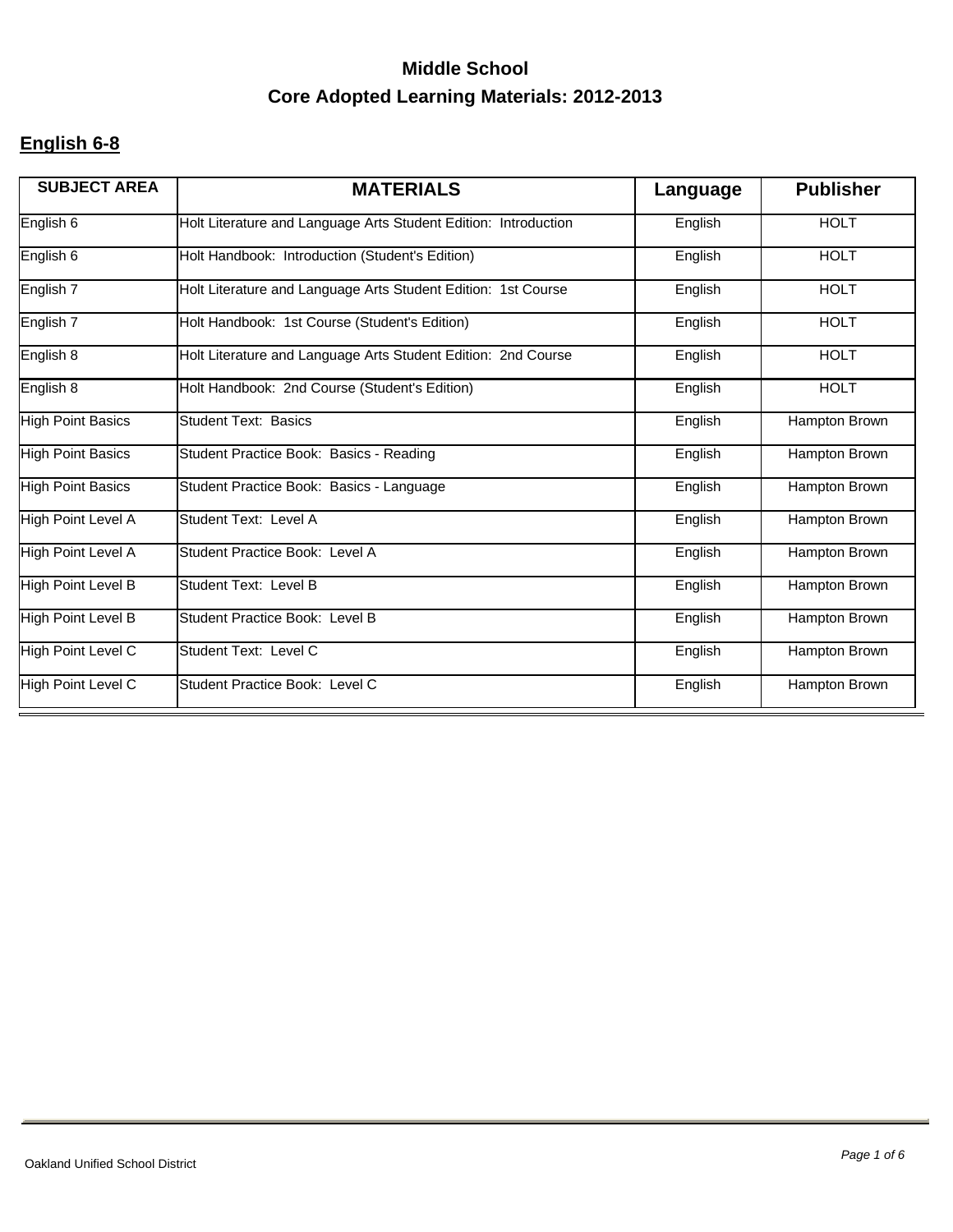#### **Math 6-8**

| <b>SUBJECT AREA</b> | <b>MATERIALS</b>                              | Language | <b>Publisher</b>        |
|---------------------|-----------------------------------------------|----------|-------------------------|
| Math 6              | CA Mathematics: Course 1 - Numbers to Algebra | English  | Holt, Rinehart, Winston |
| Math 7              | CA Pre-Algebra                                | English  | Pearson - Prentice Hall |
| Algebra I           | <b>CA Mathematics: Algebra I</b>              | English  | Holt, Rinehart, Winston |
| Geometry            | <b>CA Geometry</b>                            | English  | Holt, Rinehart, Winston |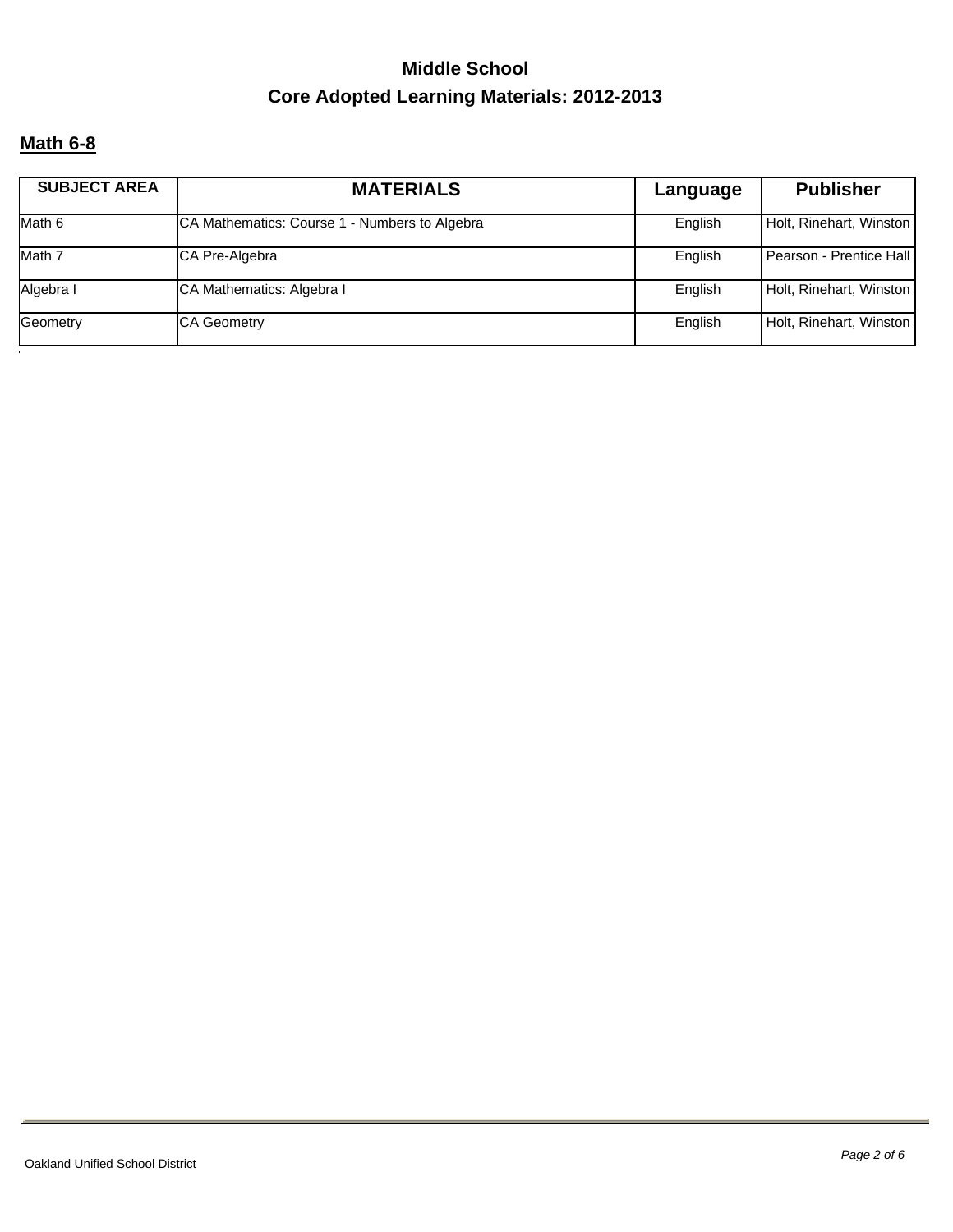### **Science 6-8**

| <b>SUBJECT AREA</b> | <b>MATERIALS</b>                       | Language | <b>Publisher</b>   |
|---------------------|----------------------------------------|----------|--------------------|
| Science 6           | <b>ICPO Focus on Earth Textbook</b>    | English  | <b>CPO</b> Science |
| Science 7           | <b>ICPO Focus on Life Textbook</b>     | English  | CPO Science        |
| Science 8           | CPO Focus on Physical Science Textbook | English  | <b>CPO</b> Science |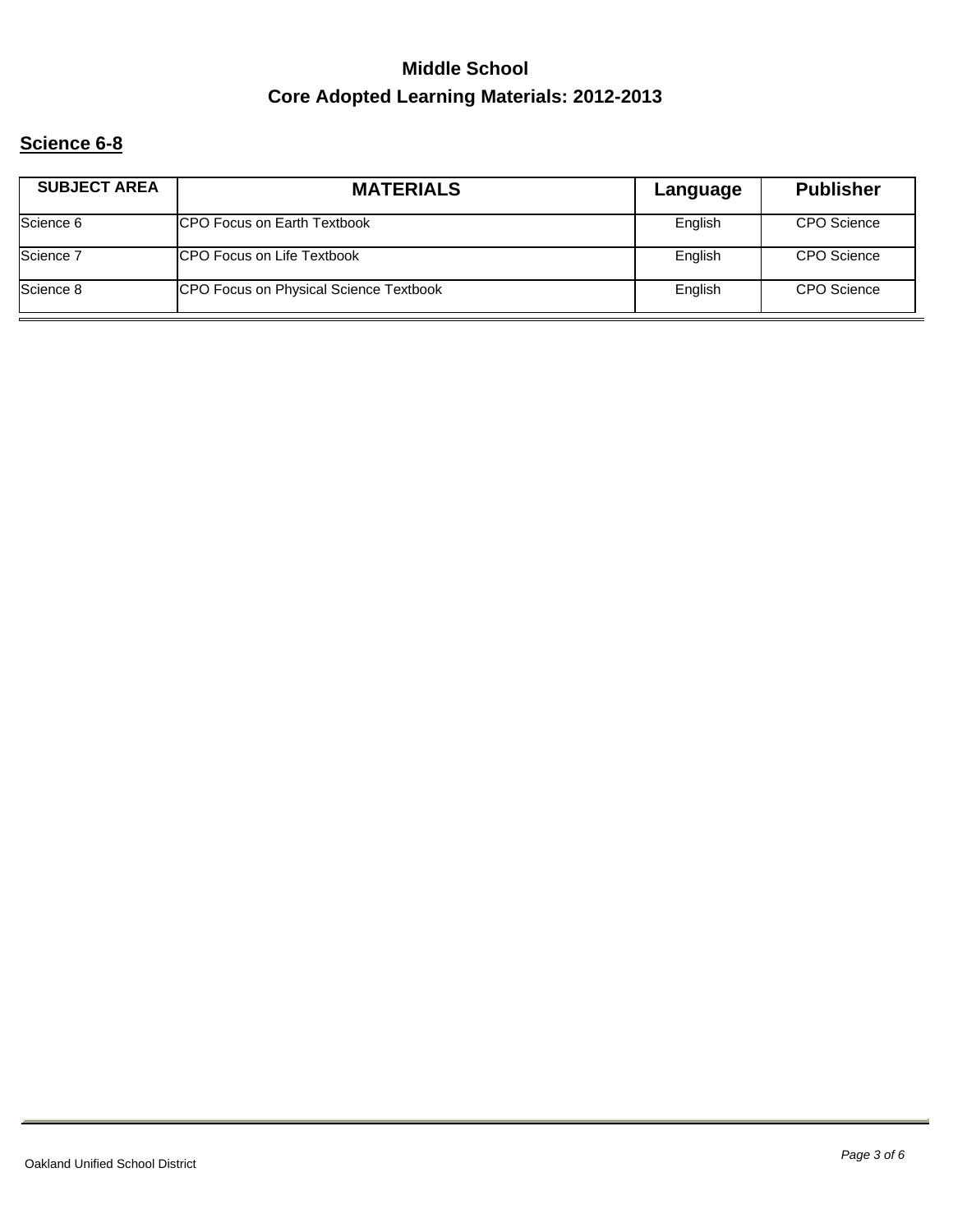### **World Languages 6-8**

| <b>SUBJECT AREA</b> | <b>MATERIALS</b>                         | Language | <b>Publisher</b>         |
|---------------------|------------------------------------------|----------|--------------------------|
| Spanish A/B         | Student Edition: Adelante A & B          | English  | <b>HOLT</b>              |
| Spanish I           | Student Edition: En espanol!             | English  | McDougall Littell        |
| French A/B          | Student Edition: Bon Voyage              | English  | Glencoe                  |
| French I            | Student Edition: Discovering French Bleu | English  | <b>McDougall Littell</b> |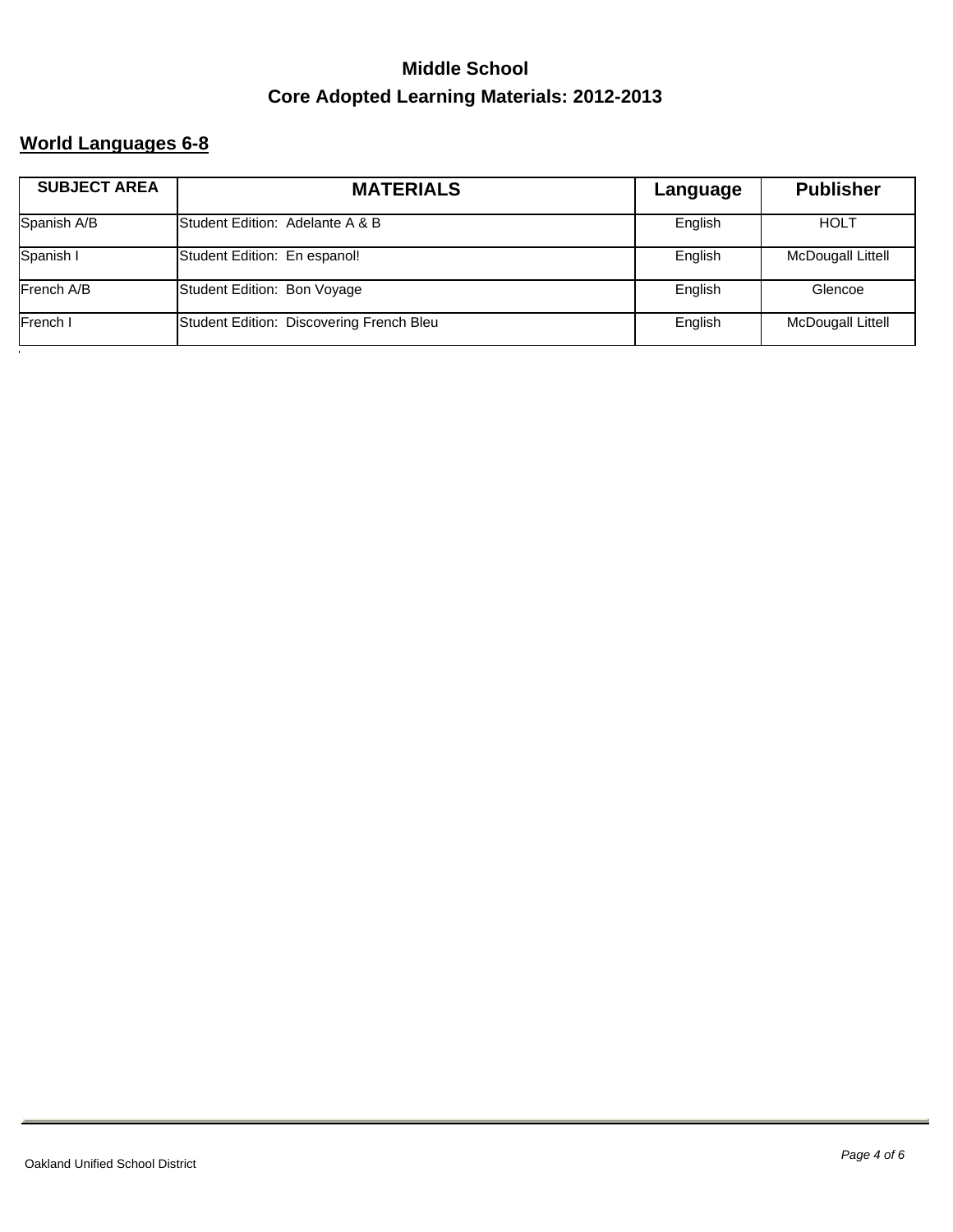### **Social Studies 6-8**

| <b>SUBJECT AREA</b> | <b>MATERIALS</b>               | Language | <b>Publisher</b> |
|---------------------|--------------------------------|----------|------------------|
| Social Studies Gr 6 | <b>Ancient Civilizations</b>   | English  | Harcourt         |
| Social Studies Gr 7 | Medieval to Early Modern Times | English  | Harcourt         |
| Social Studies Gr 8 | United States History          | English  | Harcourt         |